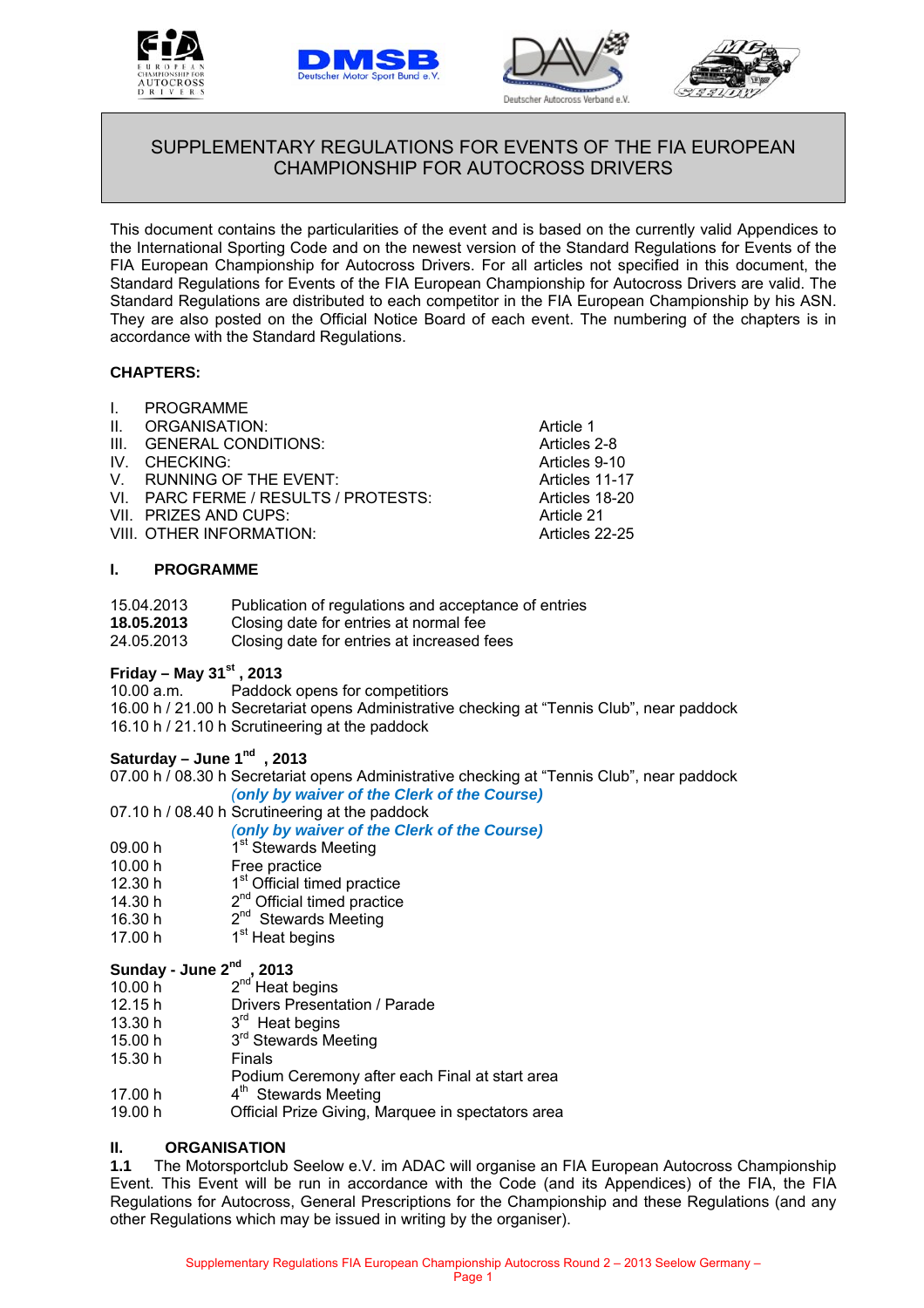#### **1.2 Organising Committee**

Members

Landrat<br>
Club Chairman: Club Chairman: Mr. Rudolf Kulicke Chief Organizing: Ms. Birgit Scholz

Patronage: Mr. Gunter Fritsch, Landtagspräsident Berlin-Brandenburg Mr. Rudolf Kulicke

Address of the permanent Secretariat:

#### *Motorsportclub Seelow e.V. im ADAC POST BOX 20 (D) 15301 SEELOW Germany*

| Phone:    | +49 - (0) 33604-63351  |
|-----------|------------------------|
| Fax:      | +49 - (0) 33604-63392  |
| E-Mail:   | b.wildner@mc-seelow.de |
| Internet: | www.mc-seelow.de       |

# **1.3 Officials**

| - Chairman of the Stewards   | Mr. Franz Landauf     | Wien            | (AUT) |
|------------------------------|-----------------------|-----------------|-------|
| - 2 <sup>nd</sup> Steward    | Mrs. Cheryl Lynch     | Colnbrook       | (GBR) |
| - ASN Steward                | Mr. Harald Klemann    | Möhnesee        | (DEU) |
| - FIA Observer               | Mr. Andre Slotboom    | Leiden          | (NLD) |
| - FIA Technical Delegate     | Mr. Lutz Speer        | <b>Uetersen</b> | (DEU) |
| - Clerk of the Course        | Mr. Horst Seidel      | <b>Berlin</b>   | (DEU) |
| - Secretary to the Stewards  | Ms. Gabriele Meitzner | <b>Berlin</b>   | (DEU) |
| - Deputy Clerk of the Course | Mr. Janko Garbsch     | <b>Berlin</b>   | (DEU) |
| - Secretary of the meeting   | Ms. Brita Wildner     | Lebus           | (DEU) |
| - Chief Scrutineer           | Mr. Rolf Sievers      | Hildesheim      | (DEU) |
| - Scrutineer                 | Mr. Dieter Knuth      | <b>Berlin</b>   | (DEU) |
| - Scrutineer                 | Mr. Bernd Schiemann   | <b>Berlin</b>   | (DEU) |
| - Chief Timekeeper           | Mr. Vaclav Pisteck    | Sedlcany        | (CZE) |
| - Safety Officer             | Mr. Detlef Krüger     | Potsdam         | (DEU) |
| - Chief Medical Officer      | Mr. Matthias Purfürst | Cottbus         | (DEU) |
| - Drivers' Liaison Officer   | Mr. Wieland Unnasch   | Berlin          | (DEU) |
| - Press Officer              | Mr. Rudolf Kulicke    | Vierlinden      | (DEU) |
| - Judges:- Start Line        | Mr. Robby Fechner     | <b>Berlin</b>   | (DEU) |
| - False Start                | Mr. Marcus Lehmann    | Seelow          | (DEU) |
|                              | Mr. Ronald Lange      | <b>Berlin</b>   | (DEU) |
|                              | Mr. Silvio Kunert     | <b>Berlin</b>   | (DEU) |
| - Finish.                    | Ms. Anja Kulicke      | Seelow          | (DEU) |
|                              | Ms. Jeanette Knop     | Seelow          | (DEU) |
|                              |                       |                 |       |

#### **1.4 Official Notice Board**

The official notice board is located in the paddock, near exit to the track.

#### **III. GENERAL CONDITIONS**

#### **2. GENERAL**

- **2.1** This Event will count for:
- The 2013 FIA European Autocross Championships for Drivers
- The 2013 FIA Autocross Nations Cup
- The 2013 FIA Cup for JuniorBuggy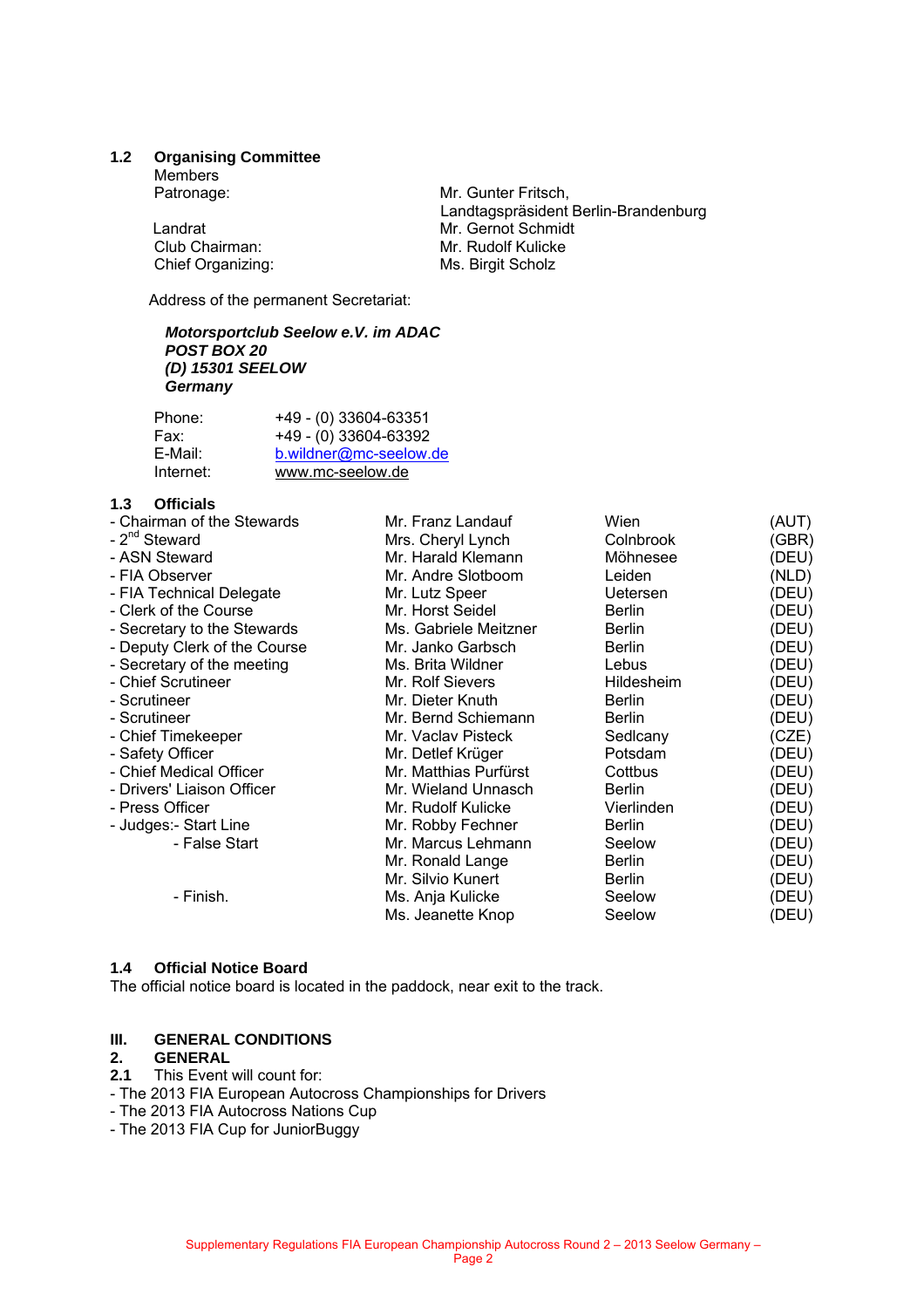# **3. DESCRIPTION OF THE CIRCUIT**

| Place:          | Seelow, Germany                                 |
|-----------------|-------------------------------------------------|
| Length:         | 810 metres                                      |
| Width of start: | 14,50 metres                                    |
| Maximum width:  | 14,00 metres                                    |
| Minimum width:  | 12,00 metres                                    |
| Location:       | Germany, D-15301 Seelow, Bundesstrasse B1/B167. |
|                 | GPS Coordinates: 52° 32' N, 14° 23' O           |

## **5. ENTRY FORMS – ENTRIES**

- **5.1** Anybody wishing to take part in the event must send the attached entry form duly completed to the secretariat at Motorsportclub Seelow e.V. im ADAC , D- 15306 Seelow; PO 20; Phone: +49-(0)33604-63351, Fax +49-(0)33604-63392, E-Mail b.wildner@mc-seelow.de before May,  $24^{th}$ ,  $2013$ ,  $24.00h$ .
- **5.8** The maximum number of starters will be 100.

# **6. ENTRY FEES**

**6.1** The entry fee is:

**a)** 1<sup>st</sup> closing date of entries: before May, 18<sup>th</sup> 2013 = 150 € (Entry fee 100 € + 50 € paddock fee – all included)

**b)**  $2^{nd}$  closing date of entries: before May,  $24^{th}$ ,  $2013 = 250 \in$  (Entry fee 200  $\in$  + 50  $\in$  paddock fee – all included)

As the Entry Form from the Driver and the Confirmation of the acceptance from the Organiser is considered as a contract, the Driver, not coming to the Event, has to apologise giving the reason as soon as possible. **The Entry Fee must be paid before (24. May 2013), closing date for entries**; **otherwise the entry is invalid.**

**6.2** Please send the entry fee to the bank account of: Motor Sport Club Seelow Name of the Bank: Sparkasse Märkisch Oderland, Account number: 3801075620 Bank Code: 17054040; IBAN number: DE791170540403801075620

# **7. INSURANCE**

*7.1 The organizer will provide for an insurance policy by the Zurich Insurance which covers the competitor's liability for civil responsibility toward third parties.* 

#### *7.2 Liability insurance Sums insured:*

#### *EUR 3.000.000,-for physical injuries per claim, however no more than*

*EUR 1.100.000,- for an individual person;* 

*EUR 1.100.000,- for material damages;* 

*EUR 1.100.000,- for consequential losses.* 

*Insofar as no lower sums insured may be derived from theapplication and conditions in the single case. The total paymentfor all claims during the insured event amounts to double theafore-mentioned sums insured.* 

## *7.3 Driver helper accident insurance*

*sums insured per person EUR 15.500,- for the event of death EUR 31.000,- for the case of invalidity (200% progression)* 

#### *7.4 Spectators accident insurance*

*Sums insured per person EUR 15.500,- for the event of death EUR 31.000,- for the event invalidity* 

*The payments from the spectator accident insurance shall bepaid without consideration of any duty to pay compensation ofother persons to the insured spectators; these will have adirect claim for the insurance payments against the company.* 

#### **IV. CHECKING**

#### **10. SCRUTINEERING**

**10.2 Noise** 

For all cars, a limit of 100 dB is imposed.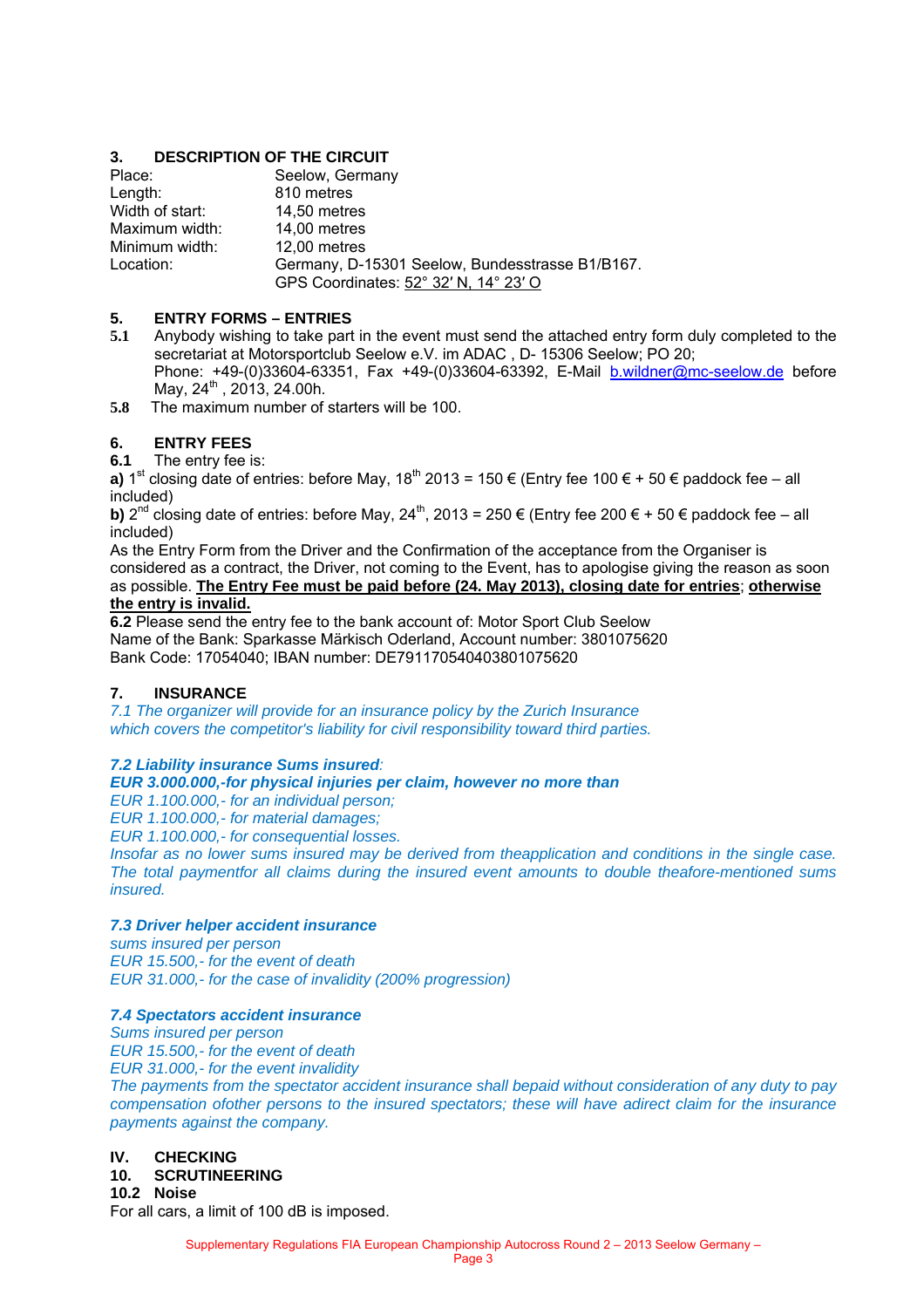# **V. RUNNING OF THE EVENT**

## **12. PRACTICE AND DRIVERS BRIEFING**

**12.1** Free practice and two qualifying practice sessions, one organised in order of the numbers and the second in reverse order, are obligatory in each Division. The free practice session will be run over 4 laps minimum.

There must be no more than 1 car at each 120m of the track in each qualifying practice session, which will last for 4 laps from the entry of the first car onto the track, but only the times starting from the 2nd lap will count.

The best lap time from all the qualifying practice sessions determines the starting positions for the first Heat. In the event of a tie, the next best lap time of the drivers who have tied determines the starting positions.

Each driver must complete at least one lap in practice. Should this not be the case, the driver may be allowed to start in the first qualifying Heat, at the discretion of the Stewards. Cars from different divisions will run separately.

**12.2** A briefing in English and optionally in the host language of the event will be given in writing to all drivers at the administrative checking.

# **14. QUALIFYING**

There will be 6 laps in the qualifying Heats.

#### **15. FINALS**

There will be 8 laps in the Finals.

#### **VI. PARC FERME – RESULTS – PROTESTS**

#### **20. PROTESTS – APPEALS**

**20.1** All protests will be lodged in accordance with the Code. All protests must be made in writing and handed to the Clerk of the Course or his assistant, or in their absence to any of the Stewards of the meeting, together with the sum of € 500. If the protest requires the dismantling and re-assembly of different parts of a car, the claimant must make a deposit of  $\epsilon$  1.000.

**20.5** Competitors have the right to appeal, as laid down in Articles 181,182 and 183 of the Code and also as set out in the Rules of the International Court of Appeal. The amount of the appeal fee is € 1.605 (inlc. Tax).

# **VII. PRIZES AND CUPS**

#### **21. PRIZES**

The podium ceremony on the circuit will be held immediately after the races. The winners of the 1st, 2nd and 3rd prizes must be present wearing their race overalls. Failure to attend this ceremony will be penalised by the loss of any monetary award / benefit associated with the corresponding position at the end of the race.

The prize-giving will take place at festival tent at the circuit at Sunday - June  $2<sup>th</sup>$ , 2013; 19.00 h. The prizes will be awarded in Euros. Prize fund net of taxes, to be distributed:

| <b>Classification</b> | <b>Super Buggys</b> | Buggy1600      | <b>Touring AX</b> | <b>Junior Buggy</b> |
|-----------------------|---------------------|----------------|-------------------|---------------------|
| 4st                   | <b>EUR 600</b>      | <b>EUR 500</b> | <b>EUR 400</b>    | <b>EUR 300</b>      |
| 2 <sub>nd</sub>       | 550                 | 450            | 350               | 250                 |
| 3 <sup>rd</sup>       | 500                 | 400            | 300               | 200                 |
| $4^{\text{th}}$       | 450                 | 350            | 250               | 150                 |
| $5^{\text{th}}$       | 400                 | 300            | 225               | 100                 |
| 6 <sup>th</sup>       | 350                 | 275            | 200               | 100                 |
| $\neg$ th             | 300                 | 250            | 175               | 100                 |
| 8 <sup>th</sup>       | 250                 | 200            | 150               | 100                 |
| 9 <sup>th</sup>       | 200                 | 150            | 125               | 100                 |
| 10 <sup>th</sup>      | 150                 | 125            | 100               | 100                 |

# **VIII. OTHER INFORMATION**

#### **22. FIRE EXTINGUISHERS**

Each driver is responsible for ensuring that a single piece fire extinguisher of minimum 5 kg is available within his own team´s area inside the paddock.